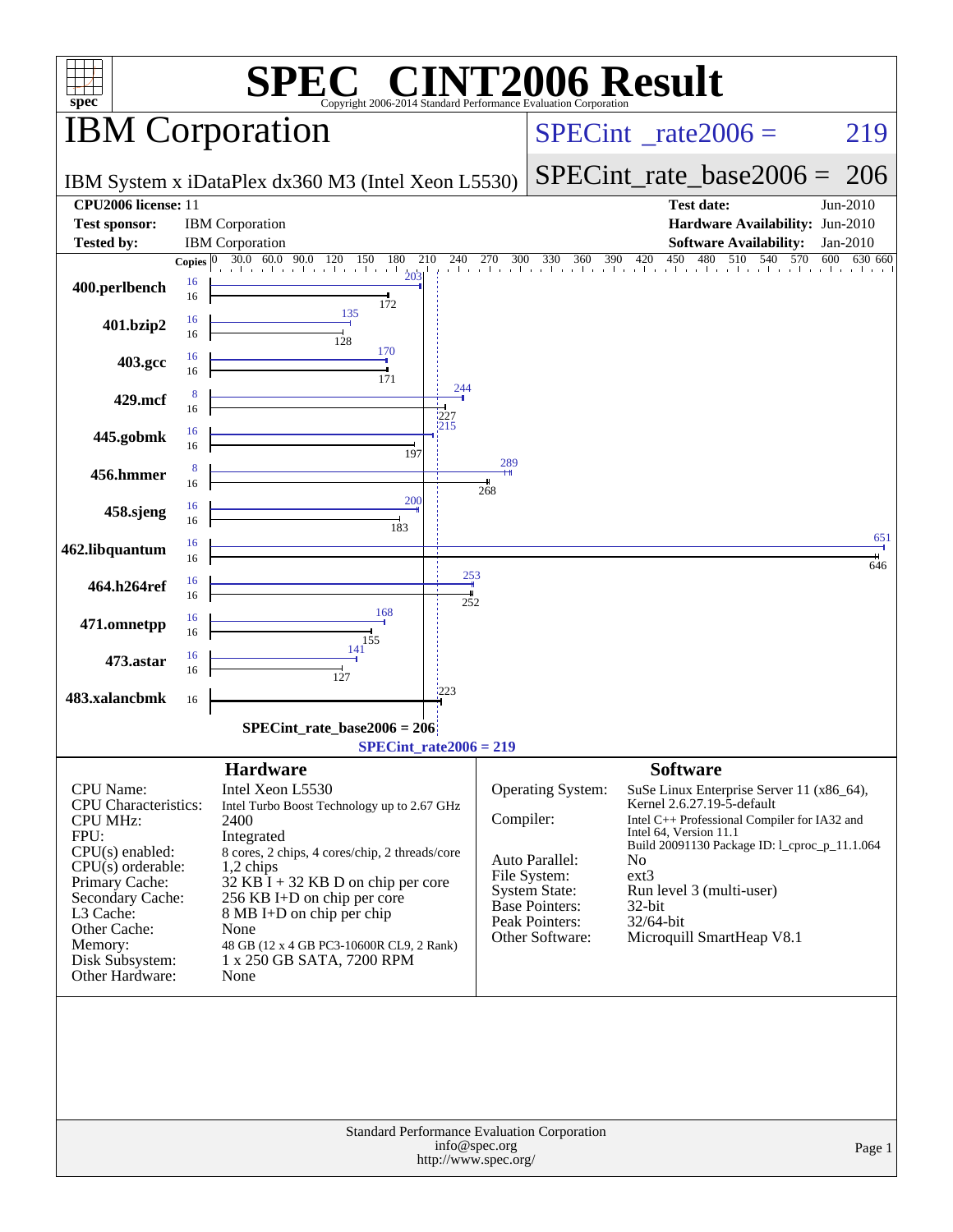

## IBM Corporation

### SPECint rate $2006 = 219$

IBM System x iDataPlex dx360 M3 (Intel Xeon L5530)

[SPECint\\_rate\\_base2006 =](http://www.spec.org/auto/cpu2006/Docs/result-fields.html#SPECintratebase2006) 206

**[CPU2006 license:](http://www.spec.org/auto/cpu2006/Docs/result-fields.html#CPU2006license)** 11 **[Test date:](http://www.spec.org/auto/cpu2006/Docs/result-fields.html#Testdate)** Jun-2010

**[Test sponsor:](http://www.spec.org/auto/cpu2006/Docs/result-fields.html#Testsponsor)** IBM Corporation **[Hardware Availability:](http://www.spec.org/auto/cpu2006/Docs/result-fields.html#HardwareAvailability)** Jun-2010 **[Tested by:](http://www.spec.org/auto/cpu2006/Docs/result-fields.html#Testedby)** IBM Corporation **[Software Availability:](http://www.spec.org/auto/cpu2006/Docs/result-fields.html#SoftwareAvailability)** Jan-2010

#### **[Results Table](http://www.spec.org/auto/cpu2006/Docs/result-fields.html#ResultsTable)**

|                    | <b>Base</b>   |                |                  |                |            |                                                                                                          |                  | <b>Peak</b>   |                |              |                |              |                |              |
|--------------------|---------------|----------------|------------------|----------------|------------|----------------------------------------------------------------------------------------------------------|------------------|---------------|----------------|--------------|----------------|--------------|----------------|--------------|
| <b>Benchmark</b>   | <b>Copies</b> | <b>Seconds</b> | Ratio            | <b>Seconds</b> | Ratio      | <b>Seconds</b>                                                                                           | Ratio            | <b>Copies</b> | <b>Seconds</b> | <b>Ratio</b> | <b>Seconds</b> | <b>Ratio</b> | <b>Seconds</b> | <b>Ratio</b> |
| 400.perlbench      | 16            | 910            | 172              | 907            | 172I       | 913                                                                                                      | 171              | 16            | 770            | 203          | 767            | 204          | 774            | 202          |
| 401.bzip2          | 16            | 1202           | 128              | 1206           | 128        | 1202                                                                                                     | 128              | 16            | 1138           | 136          | 1142           | 135          | 1143           | 135          |
| $403.\mathrm{gcc}$ | 16            | 752            | 171              | 749            | 172        | 757                                                                                                      | 170              | 16            | 756            | 170          | 762            | 169          | 754            | 171          |
| $429$ .mcf         | 16            | 642            | 227              | 643            | 227        | 644                                                                                                      | 227              |               | 298            | 245          | 300            | 244          | 299            | 244          |
| $445$ .gobmk       | 16            | 850            | 197              | 851            | 197        | 851                                                                                                      | 197              | 16            | 781            | 215          | 779            | 215          | 780            | 215          |
| 456.hmmer          | 16            | 557            | 268              | 559            | 267        | 553                                                                                                      | <b>270</b>       |               | 257            | 291          | 262            | 285          | 258            | 289          |
| $458$ .sjeng       | 16            | 1058           | 183              | 1058           | 183I       | 1058                                                                                                     | 183 <sup>1</sup> | 16            | 964            | 201          | 969            | 200          | 968            | 200          |
| 462.libquantum     | 16            | 513            | 646              | 513            | 646        | 515                                                                                                      | 643              | 16            | 509            | 651          | 509            | 652          | 509            | 651          |
| 464.h264ref        | 16            | 1406           | 252              | 1409           | 251        | 1398                                                                                                     | 253              | 16            | 1390           | 255          | 1400           | 253          | 1402           | 252          |
| 471.omnetpp        | 16            | 642            | 156 <sub>l</sub> | 643            | <b>155</b> | 643                                                                                                      | 155              | 16            | 594            | 168          | 595            | 168          | 594            | 168          |
| 473.astar          | 16            | 884            | 127              | 884            | 127        | 884                                                                                                      | 127              | 16            | 794            | 141          | 795            | 141          | 794            | <b>141</b>   |
| 483.xalancbmk      | 16            | 495            | 223              | 494            | 223        | 496                                                                                                      | 222              | 16            | 495            | 223          | 494            | 223          | 496            | 222          |
|                    |               |                |                  |                |            | Results appear in the order in which they were run. Bold underlined text indicates a median measurement. |                  |               |                |              |                |              |                |              |

#### **[Submit Notes](http://www.spec.org/auto/cpu2006/Docs/result-fields.html#SubmitNotes)**

The config file option 'submit' was used. numactl was used to bind copies to the cores

#### **[Platform Notes](http://www.spec.org/auto/cpu2006/Docs/result-fields.html#PlatformNotes)**

 Turbo Mode Enable Turbo Boost set to Traditional CPU C State Enable

#### **[General Notes](http://www.spec.org/auto/cpu2006/Docs/result-fields.html#GeneralNotes)**

 Binaries were compiled on SLES 10 with Binutils 2.18.50.0.7.20080502 'ulimit -s unlimited' was used to set the stack size to unlimited prior to run

### **[Base Compiler Invocation](http://www.spec.org/auto/cpu2006/Docs/result-fields.html#BaseCompilerInvocation)**

[C benchmarks](http://www.spec.org/auto/cpu2006/Docs/result-fields.html#Cbenchmarks): [icc -m32](http://www.spec.org/cpu2006/results/res2010q3/cpu2006-20100719-12490.flags.html#user_CCbase_intel_icc_32bit_5ff4a39e364c98233615fdd38438c6f2)

[C++ benchmarks:](http://www.spec.org/auto/cpu2006/Docs/result-fields.html#CXXbenchmarks) [icpc -m32](http://www.spec.org/cpu2006/results/res2010q3/cpu2006-20100719-12490.flags.html#user_CXXbase_intel_icpc_32bit_4e5a5ef1a53fd332b3c49e69c3330699)

> Standard Performance Evaluation Corporation [info@spec.org](mailto:info@spec.org) <http://www.spec.org/>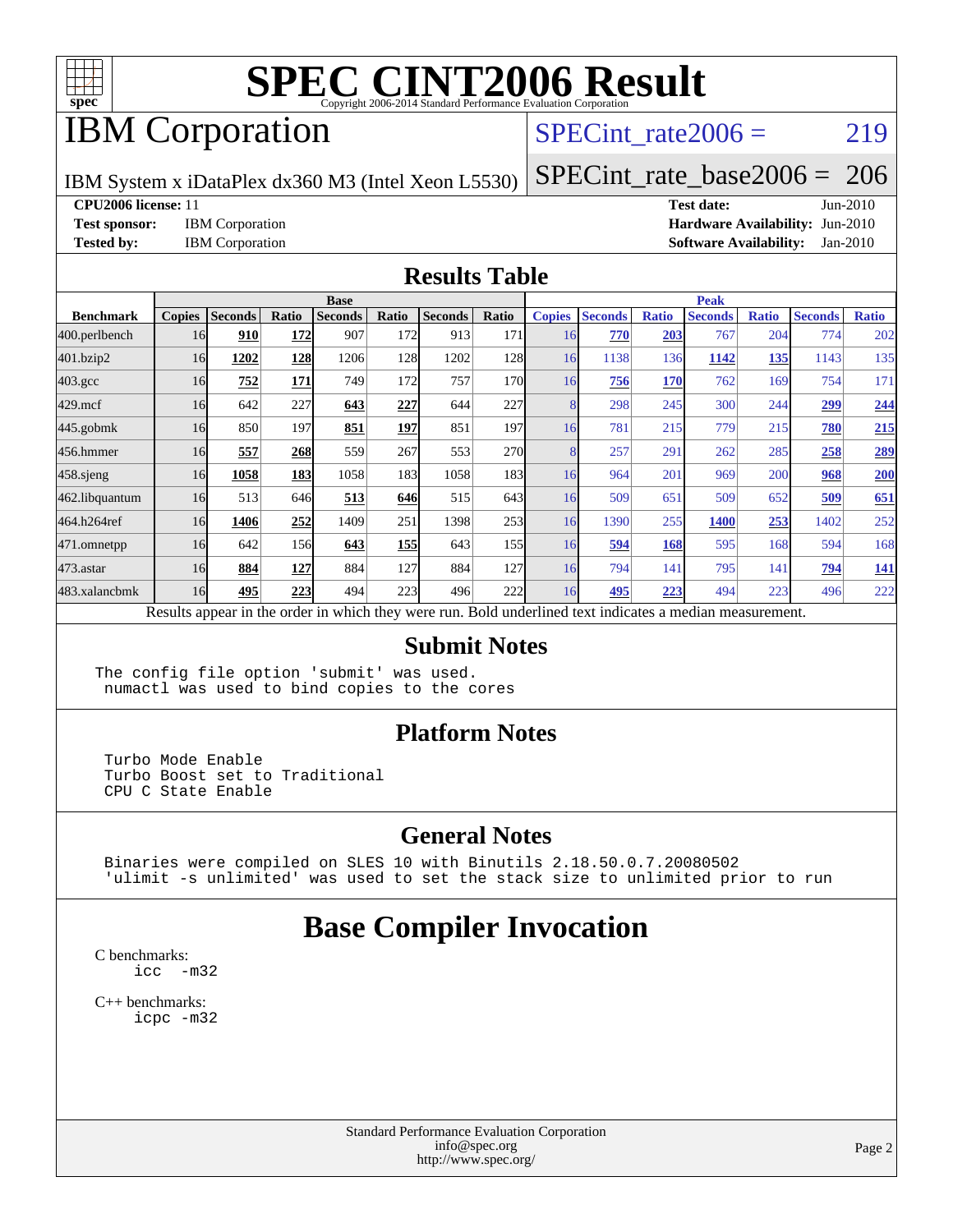

## **IBM Corporation**

SPECint rate $2006 = 219$ 

IBM System x iDataPlex dx360 M3 (Intel Xeon L5530)

[SPECint\\_rate\\_base2006 =](http://www.spec.org/auto/cpu2006/Docs/result-fields.html#SPECintratebase2006) 206

**[Test sponsor:](http://www.spec.org/auto/cpu2006/Docs/result-fields.html#Testsponsor)** IBM Corporation **[Hardware Availability:](http://www.spec.org/auto/cpu2006/Docs/result-fields.html#HardwareAvailability)** Jun-2010 **[Tested by:](http://www.spec.org/auto/cpu2006/Docs/result-fields.html#Testedby)** IBM Corporation **[Software Availability:](http://www.spec.org/auto/cpu2006/Docs/result-fields.html#SoftwareAvailability)** Jan-2010

**[CPU2006 license:](http://www.spec.org/auto/cpu2006/Docs/result-fields.html#CPU2006license)** 11 **[Test date:](http://www.spec.org/auto/cpu2006/Docs/result-fields.html#Testdate)** Jun-2010

### **[Base Portability Flags](http://www.spec.org/auto/cpu2006/Docs/result-fields.html#BasePortabilityFlags)**

 400.perlbench: [-DSPEC\\_CPU\\_LINUX\\_IA32](http://www.spec.org/cpu2006/results/res2010q3/cpu2006-20100719-12490.flags.html#b400.perlbench_baseCPORTABILITY_DSPEC_CPU_LINUX_IA32) 462.libquantum: [-DSPEC\\_CPU\\_LINUX](http://www.spec.org/cpu2006/results/res2010q3/cpu2006-20100719-12490.flags.html#b462.libquantum_baseCPORTABILITY_DSPEC_CPU_LINUX) 483.xalancbmk: [-DSPEC\\_CPU\\_LINUX](http://www.spec.org/cpu2006/results/res2010q3/cpu2006-20100719-12490.flags.html#b483.xalancbmk_baseCXXPORTABILITY_DSPEC_CPU_LINUX)

**[Base Optimization Flags](http://www.spec.org/auto/cpu2006/Docs/result-fields.html#BaseOptimizationFlags)**

[C benchmarks](http://www.spec.org/auto/cpu2006/Docs/result-fields.html#Cbenchmarks):

[-xSSE4.2](http://www.spec.org/cpu2006/results/res2010q3/cpu2006-20100719-12490.flags.html#user_CCbase_f-xSSE42_f91528193cf0b216347adb8b939d4107) [-ipo](http://www.spec.org/cpu2006/results/res2010q3/cpu2006-20100719-12490.flags.html#user_CCbase_f-ipo) [-O3](http://www.spec.org/cpu2006/results/res2010q3/cpu2006-20100719-12490.flags.html#user_CCbase_f-O3) [-no-prec-div](http://www.spec.org/cpu2006/results/res2010q3/cpu2006-20100719-12490.flags.html#user_CCbase_f-no-prec-div) [-static](http://www.spec.org/cpu2006/results/res2010q3/cpu2006-20100719-12490.flags.html#user_CCbase_f-static) [-opt-prefetch](http://www.spec.org/cpu2006/results/res2010q3/cpu2006-20100719-12490.flags.html#user_CCbase_f-opt-prefetch)

[C++ benchmarks:](http://www.spec.org/auto/cpu2006/Docs/result-fields.html#CXXbenchmarks)

[-xSSE4.2](http://www.spec.org/cpu2006/results/res2010q3/cpu2006-20100719-12490.flags.html#user_CXXbase_f-xSSE42_f91528193cf0b216347adb8b939d4107) [-ipo](http://www.spec.org/cpu2006/results/res2010q3/cpu2006-20100719-12490.flags.html#user_CXXbase_f-ipo) [-O3](http://www.spec.org/cpu2006/results/res2010q3/cpu2006-20100719-12490.flags.html#user_CXXbase_f-O3) [-no-prec-div](http://www.spec.org/cpu2006/results/res2010q3/cpu2006-20100719-12490.flags.html#user_CXXbase_f-no-prec-div) [-opt-prefetch](http://www.spec.org/cpu2006/results/res2010q3/cpu2006-20100719-12490.flags.html#user_CXXbase_f-opt-prefetch) [-Wl,-z,muldefs](http://www.spec.org/cpu2006/results/res2010q3/cpu2006-20100719-12490.flags.html#user_CXXbase_link_force_multiple1_74079c344b956b9658436fd1b6dd3a8a) [-L/home/cmplr/usr3/alrahate/cpu2006.1.1.ic11.1/libic11.1-32bit -lsmartheap](http://www.spec.org/cpu2006/results/res2010q3/cpu2006-20100719-12490.flags.html#user_CXXbase_SmartHeap_d86dffe4a79b79ef8890d5cce17030c3)

### **[Base Other Flags](http://www.spec.org/auto/cpu2006/Docs/result-fields.html#BaseOtherFlags)**

[C benchmarks](http://www.spec.org/auto/cpu2006/Docs/result-fields.html#Cbenchmarks):

403.gcc: [-Dalloca=\\_alloca](http://www.spec.org/cpu2006/results/res2010q3/cpu2006-20100719-12490.flags.html#b403.gcc_baseEXTRA_CFLAGS_Dalloca_be3056838c12de2578596ca5467af7f3)

### **[Peak Compiler Invocation](http://www.spec.org/auto/cpu2006/Docs/result-fields.html#PeakCompilerInvocation)**

[C benchmarks \(except as noted below\)](http://www.spec.org/auto/cpu2006/Docs/result-fields.html#Cbenchmarksexceptasnotedbelow):

[icc -m32](http://www.spec.org/cpu2006/results/res2010q3/cpu2006-20100719-12490.flags.html#user_CCpeak_intel_icc_32bit_5ff4a39e364c98233615fdd38438c6f2)

401.bzip2: [icc -m64](http://www.spec.org/cpu2006/results/res2010q3/cpu2006-20100719-12490.flags.html#user_peakCCLD401_bzip2_intel_icc_64bit_bda6cc9af1fdbb0edc3795bac97ada53)

456.hmmer: [icc -m64](http://www.spec.org/cpu2006/results/res2010q3/cpu2006-20100719-12490.flags.html#user_peakCCLD456_hmmer_intel_icc_64bit_bda6cc9af1fdbb0edc3795bac97ada53)

458.sjeng: [icc -m64](http://www.spec.org/cpu2006/results/res2010q3/cpu2006-20100719-12490.flags.html#user_peakCCLD458_sjeng_intel_icc_64bit_bda6cc9af1fdbb0edc3795bac97ada53)

462.libquantum: [icc -m64](http://www.spec.org/cpu2006/results/res2010q3/cpu2006-20100719-12490.flags.html#user_peakCCLD462_libquantum_intel_icc_64bit_bda6cc9af1fdbb0edc3795bac97ada53)

[C++ benchmarks \(except as noted below\):](http://www.spec.org/auto/cpu2006/Docs/result-fields.html#CXXbenchmarksexceptasnotedbelow) [icpc -m32](http://www.spec.org/cpu2006/results/res2010q3/cpu2006-20100719-12490.flags.html#user_CXXpeak_intel_icpc_32bit_4e5a5ef1a53fd332b3c49e69c3330699)

473.astar: [icpc -m64](http://www.spec.org/cpu2006/results/res2010q3/cpu2006-20100719-12490.flags.html#user_peakCXXLD473_astar_intel_icpc_64bit_fc66a5337ce925472a5c54ad6a0de310)

### **[Peak Portability Flags](http://www.spec.org/auto/cpu2006/Docs/result-fields.html#PeakPortabilityFlags)**

 400.perlbench: [-DSPEC\\_CPU\\_LINUX\\_IA32](http://www.spec.org/cpu2006/results/res2010q3/cpu2006-20100719-12490.flags.html#b400.perlbench_peakCPORTABILITY_DSPEC_CPU_LINUX_IA32) 401.bzip2: [-DSPEC\\_CPU\\_LP64](http://www.spec.org/cpu2006/results/res2010q3/cpu2006-20100719-12490.flags.html#suite_peakCPORTABILITY401_bzip2_DSPEC_CPU_LP64)

Continued on next page

Standard Performance Evaluation Corporation [info@spec.org](mailto:info@spec.org) <http://www.spec.org/>

Page 3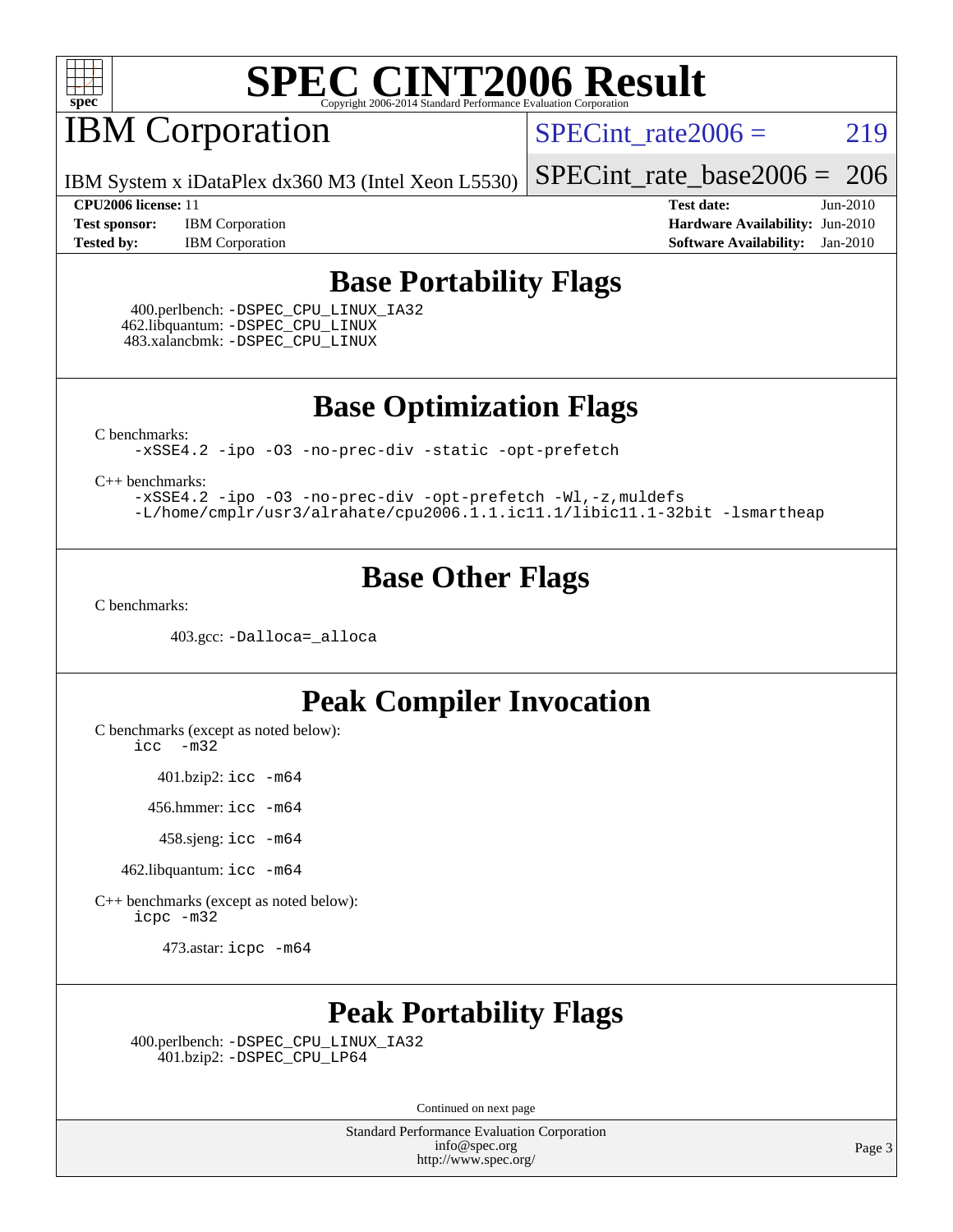

IBM Corporation

SPECint rate $2006 = 219$ 

IBM System x iDataPlex dx360 M3 (Intel Xeon L5530)

[SPECint\\_rate\\_base2006 =](http://www.spec.org/auto/cpu2006/Docs/result-fields.html#SPECintratebase2006) 206

**[Test sponsor:](http://www.spec.org/auto/cpu2006/Docs/result-fields.html#Testsponsor)** IBM Corporation **[Hardware Availability:](http://www.spec.org/auto/cpu2006/Docs/result-fields.html#HardwareAvailability)** Jun-2010 **[Tested by:](http://www.spec.org/auto/cpu2006/Docs/result-fields.html#Testedby)** IBM Corporation **[Software Availability:](http://www.spec.org/auto/cpu2006/Docs/result-fields.html#SoftwareAvailability)** Jan-2010

**[CPU2006 license:](http://www.spec.org/auto/cpu2006/Docs/result-fields.html#CPU2006license)** 11 **[Test date:](http://www.spec.org/auto/cpu2006/Docs/result-fields.html#Testdate)** Jun-2010

## **[Peak Portability Flags \(Continued\)](http://www.spec.org/auto/cpu2006/Docs/result-fields.html#PeakPortabilityFlags)**

 456.hmmer: [-DSPEC\\_CPU\\_LP64](http://www.spec.org/cpu2006/results/res2010q3/cpu2006-20100719-12490.flags.html#suite_peakCPORTABILITY456_hmmer_DSPEC_CPU_LP64) 458.sjeng: [-DSPEC\\_CPU\\_LP64](http://www.spec.org/cpu2006/results/res2010q3/cpu2006-20100719-12490.flags.html#suite_peakCPORTABILITY458_sjeng_DSPEC_CPU_LP64) 462.libquantum: [-DSPEC\\_CPU\\_LP64](http://www.spec.org/cpu2006/results/res2010q3/cpu2006-20100719-12490.flags.html#suite_peakCPORTABILITY462_libquantum_DSPEC_CPU_LP64) [-DSPEC\\_CPU\\_LINUX](http://www.spec.org/cpu2006/results/res2010q3/cpu2006-20100719-12490.flags.html#b462.libquantum_peakCPORTABILITY_DSPEC_CPU_LINUX) 473.astar: [-DSPEC\\_CPU\\_LP64](http://www.spec.org/cpu2006/results/res2010q3/cpu2006-20100719-12490.flags.html#suite_peakCXXPORTABILITY473_astar_DSPEC_CPU_LP64) 483.xalancbmk: [-DSPEC\\_CPU\\_LINUX](http://www.spec.org/cpu2006/results/res2010q3/cpu2006-20100719-12490.flags.html#b483.xalancbmk_peakCXXPORTABILITY_DSPEC_CPU_LINUX)

### **[Peak Optimization Flags](http://www.spec.org/auto/cpu2006/Docs/result-fields.html#PeakOptimizationFlags)**

[C benchmarks](http://www.spec.org/auto/cpu2006/Docs/result-fields.html#Cbenchmarks):

Standard Performance Evaluation Corporation [info@spec.org](mailto:info@spec.org) <http://www.spec.org/> Page 4 400.perlbench: [-xSSE4.2](http://www.spec.org/cpu2006/results/res2010q3/cpu2006-20100719-12490.flags.html#user_peakPASS2_CFLAGSPASS2_LDCFLAGS400_perlbench_f-xSSE42_f91528193cf0b216347adb8b939d4107)(pass 2) [-prof-gen](http://www.spec.org/cpu2006/results/res2010q3/cpu2006-20100719-12490.flags.html#user_peakPASS1_CFLAGSPASS1_LDCFLAGS400_perlbench_prof_gen_e43856698f6ca7b7e442dfd80e94a8fc)(pass 1) [-ipo](http://www.spec.org/cpu2006/results/res2010q3/cpu2006-20100719-12490.flags.html#user_peakPASS2_CFLAGSPASS2_LDCFLAGS400_perlbench_f-ipo)(pass 2) [-O3](http://www.spec.org/cpu2006/results/res2010q3/cpu2006-20100719-12490.flags.html#user_peakPASS2_CFLAGSPASS2_LDCFLAGS400_perlbench_f-O3)(pass 2) [-no-prec-div](http://www.spec.org/cpu2006/results/res2010q3/cpu2006-20100719-12490.flags.html#user_peakPASS2_CFLAGSPASS2_LDCFLAGS400_perlbench_f-no-prec-div)(pass 2) [-static](http://www.spec.org/cpu2006/results/res2010q3/cpu2006-20100719-12490.flags.html#user_peakPASS2_CFLAGSPASS2_LDCFLAGS400_perlbench_f-static)(pass 2) [-prof-use](http://www.spec.org/cpu2006/results/res2010q3/cpu2006-20100719-12490.flags.html#user_peakPASS2_CFLAGSPASS2_LDCFLAGS400_perlbench_prof_use_bccf7792157ff70d64e32fe3e1250b55)(pass 2) [-ansi-alias](http://www.spec.org/cpu2006/results/res2010q3/cpu2006-20100719-12490.flags.html#user_peakCOPTIMIZE400_perlbench_f-ansi-alias) 401.bzip2: [-xSSE4.2](http://www.spec.org/cpu2006/results/res2010q3/cpu2006-20100719-12490.flags.html#user_peakPASS2_CFLAGSPASS2_LDCFLAGS401_bzip2_f-xSSE42_f91528193cf0b216347adb8b939d4107)(pass 2) [-prof-gen](http://www.spec.org/cpu2006/results/res2010q3/cpu2006-20100719-12490.flags.html#user_peakPASS1_CFLAGSPASS1_LDCFLAGS401_bzip2_prof_gen_e43856698f6ca7b7e442dfd80e94a8fc)(pass 1) [-ipo](http://www.spec.org/cpu2006/results/res2010q3/cpu2006-20100719-12490.flags.html#user_peakPASS2_CFLAGSPASS2_LDCFLAGS401_bzip2_f-ipo)(pass 2) [-O3](http://www.spec.org/cpu2006/results/res2010q3/cpu2006-20100719-12490.flags.html#user_peakPASS2_CFLAGSPASS2_LDCFLAGS401_bzip2_f-O3)(pass 2) [-no-prec-div](http://www.spec.org/cpu2006/results/res2010q3/cpu2006-20100719-12490.flags.html#user_peakPASS2_CFLAGSPASS2_LDCFLAGS401_bzip2_f-no-prec-div)(pass 2) [-static](http://www.spec.org/cpu2006/results/res2010q3/cpu2006-20100719-12490.flags.html#user_peakPASS2_CFLAGSPASS2_LDCFLAGS401_bzip2_f-static)(pass 2) [-prof-use](http://www.spec.org/cpu2006/results/res2010q3/cpu2006-20100719-12490.flags.html#user_peakPASS2_CFLAGSPASS2_LDCFLAGS401_bzip2_prof_use_bccf7792157ff70d64e32fe3e1250b55)(pass 2) [-opt-prefetch](http://www.spec.org/cpu2006/results/res2010q3/cpu2006-20100719-12490.flags.html#user_peakCOPTIMIZE401_bzip2_f-opt-prefetch) [-ansi-alias](http://www.spec.org/cpu2006/results/res2010q3/cpu2006-20100719-12490.flags.html#user_peakCOPTIMIZE401_bzip2_f-ansi-alias) [-auto-ilp32](http://www.spec.org/cpu2006/results/res2010q3/cpu2006-20100719-12490.flags.html#user_peakCOPTIMIZE401_bzip2_f-auto-ilp32) 403.gcc: [-xSSE4.2](http://www.spec.org/cpu2006/results/res2010q3/cpu2006-20100719-12490.flags.html#user_peakCOPTIMIZE403_gcc_f-xSSE42_f91528193cf0b216347adb8b939d4107) [-ipo](http://www.spec.org/cpu2006/results/res2010q3/cpu2006-20100719-12490.flags.html#user_peakCOPTIMIZE403_gcc_f-ipo) [-O3](http://www.spec.org/cpu2006/results/res2010q3/cpu2006-20100719-12490.flags.html#user_peakCOPTIMIZE403_gcc_f-O3) [-no-prec-div](http://www.spec.org/cpu2006/results/res2010q3/cpu2006-20100719-12490.flags.html#user_peakCOPTIMIZE403_gcc_f-no-prec-div) [-static](http://www.spec.org/cpu2006/results/res2010q3/cpu2006-20100719-12490.flags.html#user_peakCOPTIMIZE403_gcc_f-static) 429.mcf: [-xSSE4.2](http://www.spec.org/cpu2006/results/res2010q3/cpu2006-20100719-12490.flags.html#user_peakCOPTIMIZE429_mcf_f-xSSE42_f91528193cf0b216347adb8b939d4107) [-ipo](http://www.spec.org/cpu2006/results/res2010q3/cpu2006-20100719-12490.flags.html#user_peakCOPTIMIZE429_mcf_f-ipo) [-O3](http://www.spec.org/cpu2006/results/res2010q3/cpu2006-20100719-12490.flags.html#user_peakCOPTIMIZE429_mcf_f-O3) [-no-prec-div](http://www.spec.org/cpu2006/results/res2010q3/cpu2006-20100719-12490.flags.html#user_peakCOPTIMIZE429_mcf_f-no-prec-div) [-static](http://www.spec.org/cpu2006/results/res2010q3/cpu2006-20100719-12490.flags.html#user_peakCOPTIMIZE429_mcf_f-static) [-opt-prefetch](http://www.spec.org/cpu2006/results/res2010q3/cpu2006-20100719-12490.flags.html#user_peakCOPTIMIZE429_mcf_f-opt-prefetch) 445.gobmk: [-xSSE4.2](http://www.spec.org/cpu2006/results/res2010q3/cpu2006-20100719-12490.flags.html#user_peakPASS2_CFLAGSPASS2_LDCFLAGS445_gobmk_f-xSSE42_f91528193cf0b216347adb8b939d4107)(pass 2) [-prof-gen](http://www.spec.org/cpu2006/results/res2010q3/cpu2006-20100719-12490.flags.html#user_peakPASS1_CFLAGSPASS1_LDCFLAGS445_gobmk_prof_gen_e43856698f6ca7b7e442dfd80e94a8fc)(pass 1) [-prof-use](http://www.spec.org/cpu2006/results/res2010q3/cpu2006-20100719-12490.flags.html#user_peakPASS2_CFLAGSPASS2_LDCFLAGS445_gobmk_prof_use_bccf7792157ff70d64e32fe3e1250b55)(pass 2) [-O2](http://www.spec.org/cpu2006/results/res2010q3/cpu2006-20100719-12490.flags.html#user_peakCOPTIMIZE445_gobmk_f-O2) [-ipo](http://www.spec.org/cpu2006/results/res2010q3/cpu2006-20100719-12490.flags.html#user_peakCOPTIMIZE445_gobmk_f-ipo) [-no-prec-div](http://www.spec.org/cpu2006/results/res2010q3/cpu2006-20100719-12490.flags.html#user_peakCOPTIMIZE445_gobmk_f-no-prec-div) [-ansi-alias](http://www.spec.org/cpu2006/results/res2010q3/cpu2006-20100719-12490.flags.html#user_peakCOPTIMIZE445_gobmk_f-ansi-alias) 456.hmmer: [-xSSE4.2](http://www.spec.org/cpu2006/results/res2010q3/cpu2006-20100719-12490.flags.html#user_peakCOPTIMIZE456_hmmer_f-xSSE42_f91528193cf0b216347adb8b939d4107) [-ipo](http://www.spec.org/cpu2006/results/res2010q3/cpu2006-20100719-12490.flags.html#user_peakCOPTIMIZE456_hmmer_f-ipo) [-O3](http://www.spec.org/cpu2006/results/res2010q3/cpu2006-20100719-12490.flags.html#user_peakCOPTIMIZE456_hmmer_f-O3) [-no-prec-div](http://www.spec.org/cpu2006/results/res2010q3/cpu2006-20100719-12490.flags.html#user_peakCOPTIMIZE456_hmmer_f-no-prec-div) [-static](http://www.spec.org/cpu2006/results/res2010q3/cpu2006-20100719-12490.flags.html#user_peakCOPTIMIZE456_hmmer_f-static) [-unroll2](http://www.spec.org/cpu2006/results/res2010q3/cpu2006-20100719-12490.flags.html#user_peakCOPTIMIZE456_hmmer_f-unroll_784dae83bebfb236979b41d2422d7ec2) [-ansi-alias](http://www.spec.org/cpu2006/results/res2010q3/cpu2006-20100719-12490.flags.html#user_peakCOPTIMIZE456_hmmer_f-ansi-alias) [-auto-ilp32](http://www.spec.org/cpu2006/results/res2010q3/cpu2006-20100719-12490.flags.html#user_peakCOPTIMIZE456_hmmer_f-auto-ilp32) 458.sjeng: [-xSSE4.2](http://www.spec.org/cpu2006/results/res2010q3/cpu2006-20100719-12490.flags.html#user_peakPASS2_CFLAGSPASS2_LDCFLAGS458_sjeng_f-xSSE42_f91528193cf0b216347adb8b939d4107)(pass 2) [-prof-gen](http://www.spec.org/cpu2006/results/res2010q3/cpu2006-20100719-12490.flags.html#user_peakPASS1_CFLAGSPASS1_LDCFLAGS458_sjeng_prof_gen_e43856698f6ca7b7e442dfd80e94a8fc)(pass 1) [-ipo](http://www.spec.org/cpu2006/results/res2010q3/cpu2006-20100719-12490.flags.html#user_peakPASS2_CFLAGSPASS2_LDCFLAGS458_sjeng_f-ipo)(pass 2) [-O3](http://www.spec.org/cpu2006/results/res2010q3/cpu2006-20100719-12490.flags.html#user_peakPASS2_CFLAGSPASS2_LDCFLAGS458_sjeng_f-O3)(pass 2) [-no-prec-div](http://www.spec.org/cpu2006/results/res2010q3/cpu2006-20100719-12490.flags.html#user_peakPASS2_CFLAGSPASS2_LDCFLAGS458_sjeng_f-no-prec-div)(pass 2) [-static](http://www.spec.org/cpu2006/results/res2010q3/cpu2006-20100719-12490.flags.html#user_peakPASS2_CFLAGSPASS2_LDCFLAGS458_sjeng_f-static)(pass 2) [-prof-use](http://www.spec.org/cpu2006/results/res2010q3/cpu2006-20100719-12490.flags.html#user_peakPASS2_CFLAGSPASS2_LDCFLAGS458_sjeng_prof_use_bccf7792157ff70d64e32fe3e1250b55)(pass 2) [-unroll4](http://www.spec.org/cpu2006/results/res2010q3/cpu2006-20100719-12490.flags.html#user_peakCOPTIMIZE458_sjeng_f-unroll_4e5e4ed65b7fd20bdcd365bec371b81f) [-auto-ilp32](http://www.spec.org/cpu2006/results/res2010q3/cpu2006-20100719-12490.flags.html#user_peakCOPTIMIZE458_sjeng_f-auto-ilp32) 462.libquantum: [-xSSE4.2](http://www.spec.org/cpu2006/results/res2010q3/cpu2006-20100719-12490.flags.html#user_peakCOPTIMIZE462_libquantum_f-xSSE42_f91528193cf0b216347adb8b939d4107) [-ipo](http://www.spec.org/cpu2006/results/res2010q3/cpu2006-20100719-12490.flags.html#user_peakCOPTIMIZE462_libquantum_f-ipo) [-O3](http://www.spec.org/cpu2006/results/res2010q3/cpu2006-20100719-12490.flags.html#user_peakCOPTIMIZE462_libquantum_f-O3) [-no-prec-div](http://www.spec.org/cpu2006/results/res2010q3/cpu2006-20100719-12490.flags.html#user_peakCOPTIMIZE462_libquantum_f-no-prec-div) [-static](http://www.spec.org/cpu2006/results/res2010q3/cpu2006-20100719-12490.flags.html#user_peakCOPTIMIZE462_libquantum_f-static) [-auto-ilp32](http://www.spec.org/cpu2006/results/res2010q3/cpu2006-20100719-12490.flags.html#user_peakCOPTIMIZE462_libquantum_f-auto-ilp32) [-opt-prefetch](http://www.spec.org/cpu2006/results/res2010q3/cpu2006-20100719-12490.flags.html#user_peakCOPTIMIZE462_libquantum_f-opt-prefetch) 464.h264ref: [-xSSE4.2](http://www.spec.org/cpu2006/results/res2010q3/cpu2006-20100719-12490.flags.html#user_peakPASS2_CFLAGSPASS2_LDCFLAGS464_h264ref_f-xSSE42_f91528193cf0b216347adb8b939d4107)(pass 2) [-prof-gen](http://www.spec.org/cpu2006/results/res2010q3/cpu2006-20100719-12490.flags.html#user_peakPASS1_CFLAGSPASS1_LDCFLAGS464_h264ref_prof_gen_e43856698f6ca7b7e442dfd80e94a8fc)(pass 1) [-ipo](http://www.spec.org/cpu2006/results/res2010q3/cpu2006-20100719-12490.flags.html#user_peakPASS2_CFLAGSPASS2_LDCFLAGS464_h264ref_f-ipo)(pass 2) [-O3](http://www.spec.org/cpu2006/results/res2010q3/cpu2006-20100719-12490.flags.html#user_peakPASS2_CFLAGSPASS2_LDCFLAGS464_h264ref_f-O3)(pass 2) [-no-prec-div](http://www.spec.org/cpu2006/results/res2010q3/cpu2006-20100719-12490.flags.html#user_peakPASS2_CFLAGSPASS2_LDCFLAGS464_h264ref_f-no-prec-div)(pass 2) [-static](http://www.spec.org/cpu2006/results/res2010q3/cpu2006-20100719-12490.flags.html#user_peakPASS2_CFLAGSPASS2_LDCFLAGS464_h264ref_f-static)(pass 2) [-prof-use](http://www.spec.org/cpu2006/results/res2010q3/cpu2006-20100719-12490.flags.html#user_peakPASS2_CFLAGSPASS2_LDCFLAGS464_h264ref_prof_use_bccf7792157ff70d64e32fe3e1250b55)(pass 2) [-unroll2](http://www.spec.org/cpu2006/results/res2010q3/cpu2006-20100719-12490.flags.html#user_peakCOPTIMIZE464_h264ref_f-unroll_784dae83bebfb236979b41d2422d7ec2) [-ansi-alias](http://www.spec.org/cpu2006/results/res2010q3/cpu2006-20100719-12490.flags.html#user_peakCOPTIMIZE464_h264ref_f-ansi-alias) [C++ benchmarks:](http://www.spec.org/auto/cpu2006/Docs/result-fields.html#CXXbenchmarks) 471.omnetpp: [-xSSE4.2](http://www.spec.org/cpu2006/results/res2010q3/cpu2006-20100719-12490.flags.html#user_peakPASS2_CXXFLAGSPASS2_LDCXXFLAGS471_omnetpp_f-xSSE42_f91528193cf0b216347adb8b939d4107)(pass 2) [-prof-gen](http://www.spec.org/cpu2006/results/res2010q3/cpu2006-20100719-12490.flags.html#user_peakPASS1_CXXFLAGSPASS1_LDCXXFLAGS471_omnetpp_prof_gen_e43856698f6ca7b7e442dfd80e94a8fc)(pass 1) [-ipo](http://www.spec.org/cpu2006/results/res2010q3/cpu2006-20100719-12490.flags.html#user_peakPASS2_CXXFLAGSPASS2_LDCXXFLAGS471_omnetpp_f-ipo)(pass 2) [-O3](http://www.spec.org/cpu2006/results/res2010q3/cpu2006-20100719-12490.flags.html#user_peakPASS2_CXXFLAGSPASS2_LDCXXFLAGS471_omnetpp_f-O3)(pass 2) [-no-prec-div](http://www.spec.org/cpu2006/results/res2010q3/cpu2006-20100719-12490.flags.html#user_peakPASS2_CXXFLAGSPASS2_LDCXXFLAGS471_omnetpp_f-no-prec-div)(pass 2) [-prof-use](http://www.spec.org/cpu2006/results/res2010q3/cpu2006-20100719-12490.flags.html#user_peakPASS2_CXXFLAGSPASS2_LDCXXFLAGS471_omnetpp_prof_use_bccf7792157ff70d64e32fe3e1250b55)(pass 2) [-ansi-alias](http://www.spec.org/cpu2006/results/res2010q3/cpu2006-20100719-12490.flags.html#user_peakCXXOPTIMIZE471_omnetpp_f-ansi-alias) [-opt-ra-region-strategy=block](http://www.spec.org/cpu2006/results/res2010q3/cpu2006-20100719-12490.flags.html#user_peakCXXOPTIMIZE471_omnetpp_f-opt-ra-region-strategy-block_a0a37c372d03933b2a18d4af463c1f69) [-Wl,-z,muldefs](http://www.spec.org/cpu2006/results/res2010q3/cpu2006-20100719-12490.flags.html#user_peakEXTRA_LDFLAGS471_omnetpp_link_force_multiple1_74079c344b956b9658436fd1b6dd3a8a) [-L/home/cmplr/usr3/alrahate/cpu2006.1.1.ic11.1/libic11.1-32bit -lsmartheap](http://www.spec.org/cpu2006/results/res2010q3/cpu2006-20100719-12490.flags.html#user_peakEXTRA_LIBS471_omnetpp_SmartHeap_d86dffe4a79b79ef8890d5cce17030c3)  $473.\text{astar: } -xSSE4$ .  $2(\text{pass 2})$   $-\text{prof-gen}(\text{pass 1})$   $-i\text{po}(\text{pass 2})$ [-O3](http://www.spec.org/cpu2006/results/res2010q3/cpu2006-20100719-12490.flags.html#user_peakPASS2_CXXFLAGSPASS2_LDCXXFLAGS473_astar_f-O3)(pass 2) [-no-prec-div](http://www.spec.org/cpu2006/results/res2010q3/cpu2006-20100719-12490.flags.html#user_peakPASS2_CXXFLAGSPASS2_LDCXXFLAGS473_astar_f-no-prec-div)(pass 2) [-prof-use](http://www.spec.org/cpu2006/results/res2010q3/cpu2006-20100719-12490.flags.html#user_peakPASS2_CXXFLAGSPASS2_LDCXXFLAGS473_astar_prof_use_bccf7792157ff70d64e32fe3e1250b55)(pass 2) [-ansi-alias](http://www.spec.org/cpu2006/results/res2010q3/cpu2006-20100719-12490.flags.html#user_peakCXXOPTIMIZE473_astar_f-ansi-alias) [-opt-ra-region-strategy=routine](http://www.spec.org/cpu2006/results/res2010q3/cpu2006-20100719-12490.flags.html#user_peakCXXOPTIMIZE473_astar_f-opt-ra-region-strategy-routine_ba086ea3b1d46a52e1238e2ca173ed44) [-Wl,-z,muldefs](http://www.spec.org/cpu2006/results/res2010q3/cpu2006-20100719-12490.flags.html#user_peakEXTRA_LDFLAGS473_astar_link_force_multiple1_74079c344b956b9658436fd1b6dd3a8a) Continued on next page